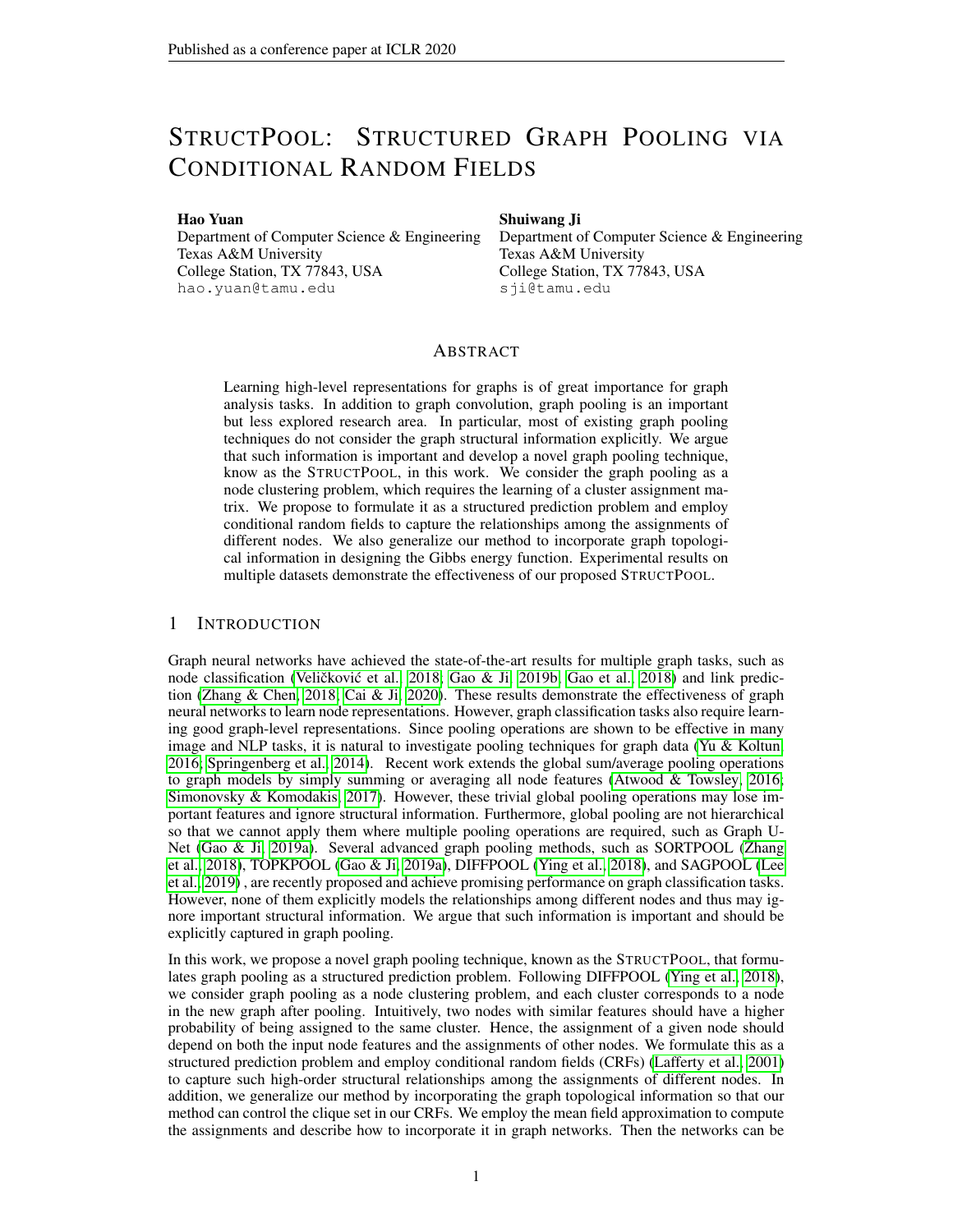trained in an end-to-end fashion. Experiments show that our proposed STRUCTPOOL outperforms existing methods significantly and consistently. We also show that STRUCTPOOL incurs acceptable computational cost given its superior performance.

# 2 BACKGROUND AND RELATED WORK

## 2.1 GRAPH CONVOLUTIONAL NETWORKS

A graph can be represented by its adjacency matrix and node features. Formally, for a graph  $G$  consisting of n nodes, its topology information can be represented by an adjacency matrix  $A \in \{0,1\}^{n \times n}$ , and the node features can be represented as  $X \in \mathbb{R}^{n \times c}$  assuming each node has a c-dimensional feature vector. Deep graph neural networks (GNNs) learn feature representations for different nodes using these matrices [\(Gilmer et al., 2017\)](#page-8-7). Several approaches are proposed to investigate deep GNNs, and they generally follow a neighborhood information aggregation scheme [\(Gilmer et al., 2017;](#page-8-7) [Xu et al., 2019;](#page-9-7) [Hamilton et al., 2017;](#page-8-8) [Kipf & Welling, 2017;](#page-8-9) Veličković [et al., 2018\)](#page-9-0). In each step, the representation of a node is updated by aggregating the representations of its neighbors. Graph Convolutional Networks (GCNs) are popular variants of GNNs and inspired by the first order graph Laplacian methods [\(Kipf & Welling, 2017\)](#page-8-9). The graph convolution operation is formally defined as:

<span id="page-1-0"></span>
$$
X_{i+1} = f(D^{-\frac{1}{2}}\hat{A}D^{-\frac{1}{2}}X_iP_i),\tag{1}
$$

where  $\hat{A} = A + I$  is used to add self-loops to the adjacency matrix, D denotes the diagonal node degree matrix to normalize  $\hat{A}$ ,  $X_i \in \mathbb{R}^{n \times c_i}$  are the node features after  $i^{th}$  graph convolution layer,  $P_i \in \mathbb{R}^{c_i \times c_{i+1}}$  is a trainable matrix to perform feature transformation, and  $f(\cdot)$  denotes a non-linear activation function. Then  $X_i \in \mathbb{R}^{n \times c_i}$  is transformed to  $X_{i+1} \in \mathbb{R}^{n \times c_{i+1}}$  where the number of nodes remains the same. A similar form of GCNs proposed in [\(Zhang et al., 2018\)](#page-9-5) can be expressed as:

<span id="page-1-1"></span>
$$
X_{i+1} = f(D^{-1}\hat{A}X_i P_i).
$$
 (2)

It differs from the GCNs in Equation [\(1\)](#page-1-0) by performing different normalization and is a theoretically closer approximation to the Weisfeiler-Lehman algorithm [\(Weisfeiler & Lehman, 1968\)](#page-9-8). Hence, in our models, we use the latter version of GCNs in Equation [\(2\)](#page-1-1).

## 2.2 GRAPH POOLING

Several advanced pooling techniques are proposed recently for graph models, such as SORTPOOL, TOPKPOOL, DIFFPOOL, and SAGPOOL, and achieve great performance on multiple benchmark datasets. All of SORTPOOL [\(Zhang et al., 2018\)](#page-9-5), TOPKPOOL [\(Gao & Ji, 2019a\)](#page-8-4), and SAG-POOL [\(Lee et al., 2019\)](#page-8-5) learn to select important nodes from the original graph and use these nodes to build a new graph. They share the similar idea to learn a sorting vector based on node representations using GCNs, which indicates the importance of different nodes. Then only the top  $k$  important nodes are selected to form a new graph while the other nodes are ignored. However, the ignored nodes may contain important features and this information is lost during pooling. DIFFPOOL [\(Ying](#page-9-6) [et al., 2018\)](#page-9-6) treats the graph pooling as a node clustering problem. A cluster of nodes from the original graph are merged to form a new node in the new graph. DIFFPOOL proposes to perform GCNs on node features to obtain node clustering assignment matrix. Intuitively, the cluster assignment of a given node should depend on the cluster assignments of other nodes. However, DIFFPOOL does not explicitly consider such high-order structural relationships, which we believe are important for graph pooling. In this work, we propose a novel structured graph pooling technique, known as the STRUCTPOOL, for effectively learning high-level graph representations. Different from existing methods, our method explicitly captures high-order structural relationships between different nodes via conditional random fields. In addition, our method is generalized by incorporating graph topological information A to control which node pairs are included in our CRFs.

## 2.3 INTEGRATING CRFS WITH GNNS

Recent work [\(Gao et al., 2019;](#page-8-10) [Qu et al., 2019;](#page-9-9) [Ma et al., 2019\)](#page-9-10) investigates how to combine CRFs with GNNs. The CGNF [\(Ma et al., 2019\)](#page-9-10) is a GNN architecture for graph node classification which explicitly models a joint probability of the entire set of node labels via CRFs and performs inference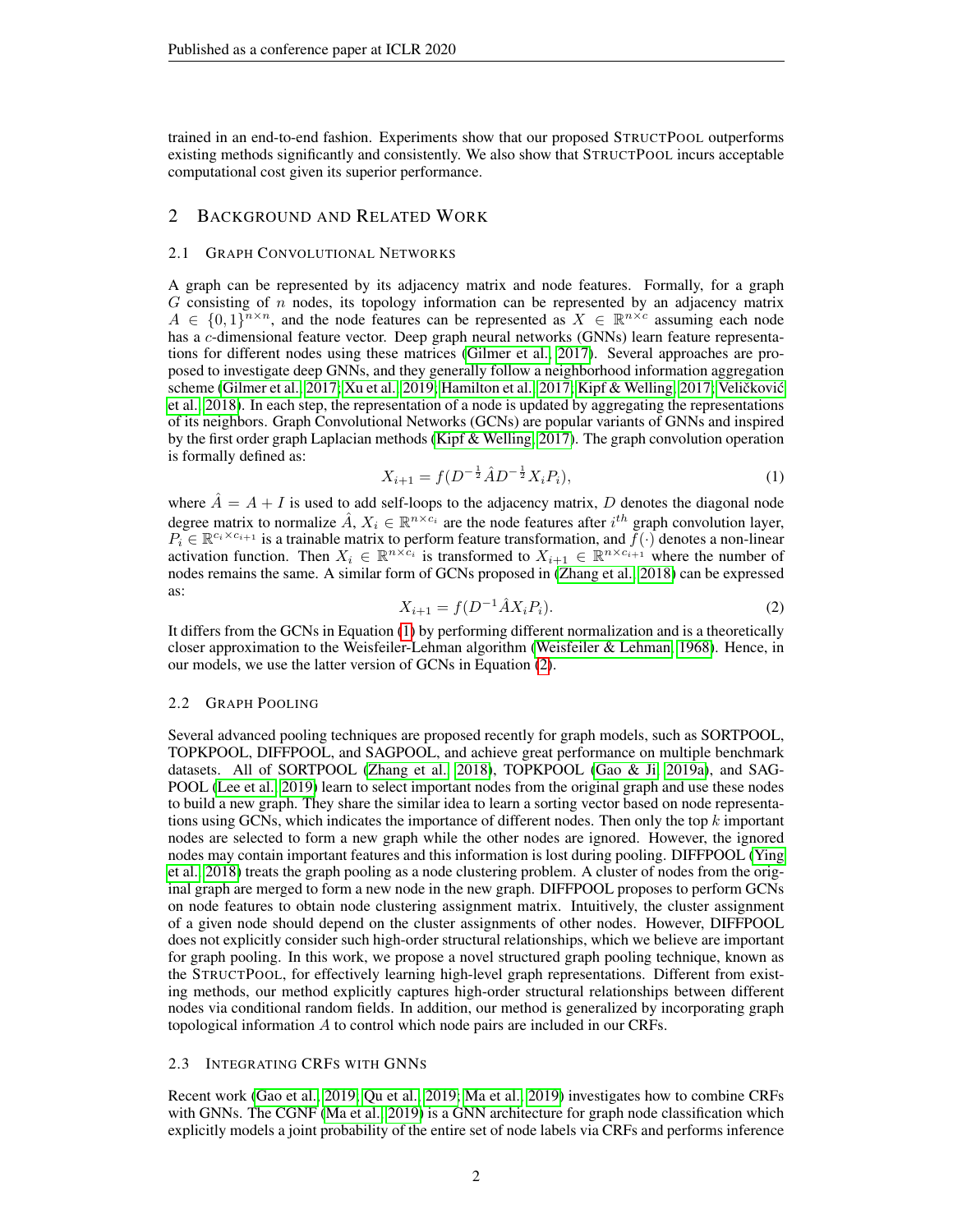via dynamic programming. In addition, the GMNN [\(Qu et al., 2019\)](#page-9-9) focuses on semi-supervised object classification tasks and models the joint distribution of object labels conditioned on object attributes using CRFs. It proposes a pseudolikelihood variational EM framework for model learning and inference. Recent work [\(Gao et al., 2019\)](#page-8-10) integrates CRFs with GNNs by proposing a CRF layer to encourage similar nodes to have similar hidden features so that similarity information can be preserved explicitly. All these methods are proposed for node classification tasks and the CRFs are incorporated in different ways. Different from existing work, our STRUCTPOOL is proposed for graph pooling operation and the energy is optimized via mean field approximation. All operations in our STRUCTPOOL can be realized by GNN operations so that our STRUCTPOOL can be easily used in any GNNs and trained in an end-to-end fashion.

# 3 STRUCTURED GRAPH POOLING

#### 3.1 GRAPH POOLING VIA NODE CLUSTERING

Even though pooling techniques are shown to facilitate the training of deep models and improve their performance significantly in many image and NLP tasks [\(Yu & Koltun, 2016;](#page-9-2) [Springenberg](#page-9-3) [et al., 2014\)](#page-9-3), local pooling operations cannot be directly applied to graph tasks. The reason is there is no spatial locality information among graph nodes. Global max/average pooling operations can be employed for graph tasks but they may lead to information loss, due to largely reducing the size of representations trivially. A graph G with n nodes can be represented by a feature matrix  $X \in \mathbb{R}^{n \times c}$ and an adjacent matrix  $A \in \{0,1\}^{n \times n}$ . Graph pooling operations aim at reducing the number of graph nodes and learning new representations. Suppose that graph pooling generates a new graph  $\tilde{G}$  with k nodes. The representation matrices of  $\tilde{G}$  are denoted as  $\tilde{X} \in \mathbb{R}^{k \times \tilde{c}}$  and  $\tilde{A} \in \{0,1\}^{k \times k}$ . The goal of graph pooling is to learn relationships between  $X$ ,  $\hat{A}$  and  $\hat{X}$ ,  $\hat{A}$ . In this work, we consider graph pooling via node clustering. In particular, the nodes of the original graph  $G$  are assigned to  $k$  different clusters. Then each cluster is transformed to a new node in the new graph  $\tilde{G}$ . The clustering assignments can be represented as an assignment matrix  $M \in \mathbb{R}^{n \times k}$ . For hard assignments,  $m_{i,j} \in \{0,1\}$  denotes if node i in graph G belongs to cluster j. For soft assignments,  $m_{i,j} \in [0,1]$  denotes the probability that node i in graph G belongs to cluster j and  $\sum_j m_{i,j} = 1$ . Then the new graph  $G$  can be computed as

$$
\tilde{X} = M^T X, \ \tilde{A} = g(M^T A M), \tag{3}
$$

where  $g(\cdot)$  is a function that  $g(\tilde{a}_{i,j}) = 1$  if  $\tilde{a}_{i,j} > 0$  and  $g(\tilde{a}_{i,j}) = 0$  otherwise.

#### 3.2 LEARNING CLUSTERING ASSIGNMENTS VIA CONDITIONAL RANDOM FIELDS

Intuitively, node features describe the properties of different nodes. Then nodes with similar features should have a higher chance to be assigned to the same cluster. That is, for any node in the original graph  $G$ , its cluster assignment should not only depend on node feature matrix  $X$  but also condition on the cluster assignments of the other nodes. We believe such high-order structural information is useful for graph pooling and should be explicitly captured while learning clustering assignments. To this end, we propose a novel structured graph pooling technique, known as STRUCTPOOL, which generates the assignment matrix by considering the feature matrix  $X$  and the relationships between the assignments of different nodes. We propose to formulate this as a conditional random field (CRF) problem. The CRFs model a set of random variables with a Markov Random Field (MRF), conditioned on a global observation [\(Lafferty et al., 2001\)](#page-8-6). We formally define  $Y = \{Y_1, \dots, Y_n\}$ as a random field where  $Y_i \in \{1, \dots, k\}$  is a random variable. Each  $Y_i$  indicates to which cluster the node  $i$  is assigned. Here the feature representation  $X$  is treated as global observation. We build a graphical model on Y, which is defined as G'. Then the pair  $(Y, \tilde{X})$  can be defined as a CRF, characterized by the Gibbs distribution as

$$
P(Y|X) = \frac{1}{Z(X)} \exp\left(-\sum_{c \in C_{G'}} \psi_c(Y_c|X)\right),\tag{4}
$$

where c denotes a clique,  $C_{G'}$  is a set of cliques in  $G'$ ,  $Z(X)$  is the partition function, and  $\psi_c(\cdot)$  is a potential function induced by  $c$  (Krähenbühl & Koltun, 2011; [Lafferty et al., 2001\)](#page-8-6). Then the Gibbs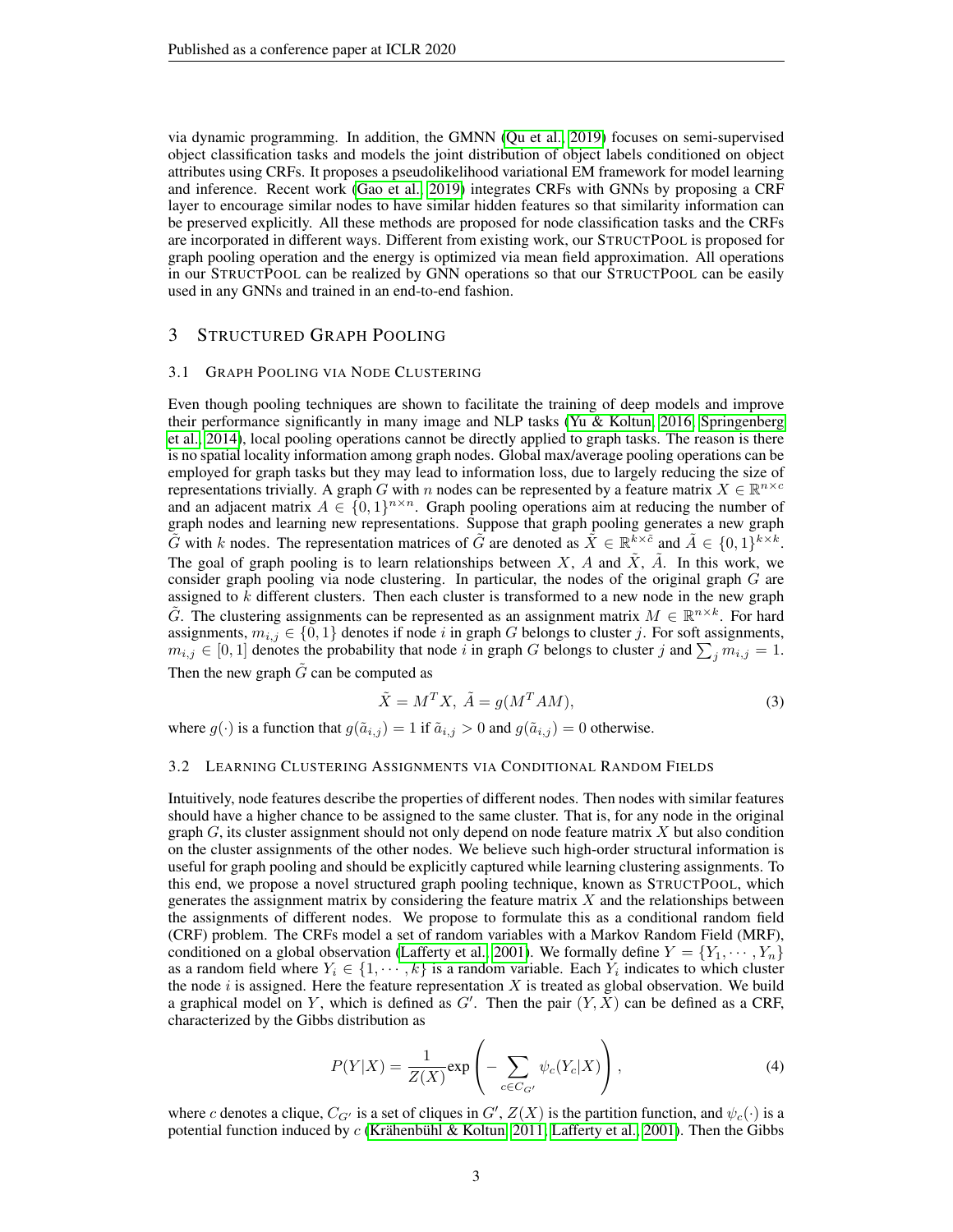

Figure 1: Illustrations of our proposed STRUCTPOOL. Given a graph with 6 nodes, the color of each node represents its features. We perform graph pooling to obtain a new graph with  $k = 4$  nodes. The unary energy matrix can be obtained by multiple GCN layers using  $X$  and  $A$ . The pairwise energy is measured by attention matrix using node feature  $X$  and topology information  $A$ . Then by performing iterative updating, the mean field approximation yields the most probable assignment matrix. Finally, we obtain the new graph with 4 nodes, represented by  $X$  and  $A$ .

energy function for an assignment  $y = \{y_1, \dots, y_n\}$  for all variables can be written as

<span id="page-3-1"></span>
$$
E(y|X) = \sum_{c \in C_{G'}} \psi_c(y_c|X).
$$
 (5)

Finding the optimal assignment is equivalent to maximizing  $P(Y|X)$ , which can also be interpreted as minimizing the Gibbs energy.

#### 3.3 GIBBS ENERGY WITH TOPOLOGY INFORMATION

Now we define the clique set  $C_{G'}$  in  $G'$ . Similar to the existing CRF model (Krähenbühl & Koltun, [2011\)](#page-8-11), we include all unary cliques in  $C_{G'}$  since we need to measure the energy for assigning each node. For pairwise cliques, we generalize our method to control the pairwise clique set by incorporating the graph topological information A. We consider  $\ell$ -hop connectivity based on A to define the pairwise cliques, which builds pairwise relationships between different nodes. Let  $A^{\ell} \in \{0,1\}^{n \times n}$  represent the  $\ell$ -hop connectivity of graph G where  $a_{i,j}^{\ell} = 1$  indicates node i and node j are reachable in G within  $\ell$  hops. Then we include all pairwise cliques  $(i, j)$  in  $C_{G'}$  if  $a_{i,j}^{\ell} = 1$ . Altogether, the Gibbs energy for a cluster assignment y can be written as

<span id="page-3-0"></span>
$$
E(y) = \sum_{i} \psi_u(y_i) + \sum_{i \neq j} \psi_p(y_i, y_j) a_{i,j}^{\ell}, \tag{6}
$$

where  $\psi_u(y_i)$  represents the unary energy for node i to be assigned to cluster  $y_i$ . In addition,  $\psi_p(y_i, y_j)$  is the pairwise energy, which indicates the energy of assigning node i, j to cluster  $y_i, y_j$ respectively. Note that we drop the condition information in Equation [\(6\)](#page-3-0) for simplicity. If  $\ell$  is large enough, our CRF is equivalent to the dense CRFs. If  $\ell$  is equal to 1, we have  $A^{\ell} = A$  so that only 1-hop information in the adjacent matrix is considered. These two types of energy can be obtained directly by neural networks [\(Zheng et al., 2015\)](#page-9-11). Given the global observations  $X$  and the topology information A, we employ multiple graph convolution layers to obtain the unary energy  $\Psi_u \in \mathbb{R}^{n \times k}$ . Existing work on image tasks (Krähenbühl & Koltun, 2011) proposes to employ Gaussian kernels to measure the pairwise energy. However, due to computational inefficiency, we cannot directly apply it to our CRF model. The pairwise energy proposed in (Krähenbühl & Koltun, 2011) can be written as

$$
\psi_p(y_i, y_j) = \mu(y_i, y_j) \sum_{m=1}^{K} w^{(m)} k^{(m)}(x_i, x_j), \tag{7}
$$

where  $k^{(m)}(\cdot, \cdot)$  represents the  $m^{th}$  Gaussian kernel,  $x_i$  is the feature vector for node i in X,  $w^{(m)}$ denotes learnable weights, and  $\mu(y_i, y_j)$  is a compatibility function that models the compatibility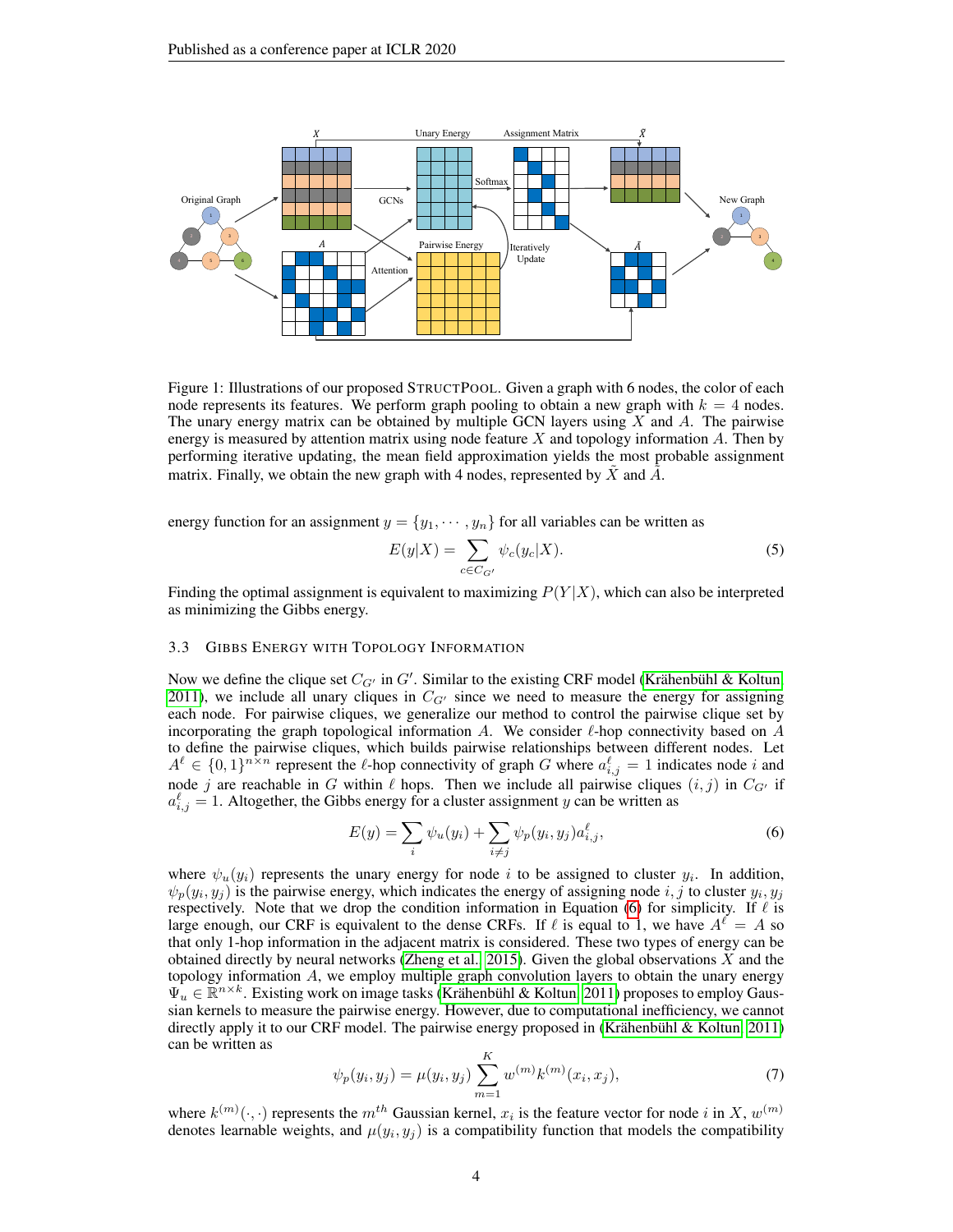## Algorithm 1 STRUCTPOOL

- <span id="page-4-0"></span>1: Given a graph G with n nodes represented by  $X \in \mathbb{R}^{n \times c}$  and  $A \in \{0,1\}^{n \times n}$ , the goal is to obtain  $\tilde{G}$  with k nodes that  $\tilde{X} \in \mathbb{R}^{k \times \tilde{c}}$  and  $\tilde{A} \in \{0,1\}^{k \times k}$ . The  $\ell$ -hop connectivity matrix  $A^{\ell}$ can be easily obtained from A.
- 2: Perform GCNs to obtain unary energy matrix  $\Psi_u \in \mathbb{R}^{n \times k}$ .
- 3: Initialize that  $Q(i, j) = \frac{1}{Z_i} \exp(\Psi_u(i, j))$  for all  $0 \le i \le n$  and  $0 \le j \le k$ .
- 4: while not converged do
- 5: Calculate attention map W that  $w_{i,j} = \frac{x_i^T x_j}{\sum_{m \neq i} x_i^T x_m} a_{i,j}^\ell$  for all  $i \neq j$  and  $0 \leq i, j \leq n$ .
- 6: Message passing that  $\tilde{Q}(i, j) = \sum_{m \neq i} w_{i,m} Q(m, j)$ .
- 7: Compatibility transform that  $\hat{Q}(i, j) = \sum_m \mu(m, j) \tilde{Q}(i, m)$ .
- 8: Local update that  $\overline{Q}(i, j) = \Psi_u(i, j) \hat{Q}(i, j)$ .
- 9: Perform normalization that  $Q(i, j) = \frac{1}{Z_i} \exp(\overline{Q}(i, j))$  for all i and j.

10: end while

- 11: For soft assignments, the assignment matrix is  $M = \text{softmax}(Q)$ .
- 12: For hard assignments, the assignment matrix is  $M = \text{argmax}(Q)$  for each row.
- 13: Obtain new graph  $\tilde{Q}$  that  $\tilde{X} = M^T X$ ,  $\tilde{A} = g(M^T A M)$ .

between different assignment pairs. However, it is computationally inefficient to accurately compute the outputs of Gaussian kernels, especially for graph data when the feature vectors are highdimensional. Hence, in this work, we propose to employ the attention matrix as the measurement of pairwise energy. Intuitively, Gaussian kernels indicate how strongly different feature vectors are connected with each other. Similarly, the attention matrix reflects similarities between different feature vectors but with a significantly less computational cost. Specifically, each feature vector  $x_i$  is attended to any other feature vector  $x_j$  if the pair  $(i, j)$  is existing in clique set  $C_{G'}$ . Hence, the pairwise energy can be obtained by

$$
\psi_p(y_i, y_j) = \mu(y_i, y_j) \frac{x_i^T x_j}{\sum_{k \neq i} x_i^T x_k},\tag{8}
$$

It can be efficiently computed by matrix multiplication and normalization. Minimizing the Gibbs en-ergy in Equation [\(6\)](#page-3-0) results in the most probable cluster assignments for a given graph G. However, such minimization is intractable, and hence a mean field approximation is proposed (Krähenbühl & [Koltun, 2011\)](#page-8-11), which is an iterative updating algorithm. We follow the mean-field approximation to obtain the most probable cluster assignments. Altogether, the steps of our proposed STRUCT-POOL are shown in Algorithm [1.](#page-4-0) All operations in our proposed STRUCTPOOL can be implemented as GNN operations, and hence the STRUCTPOOL can be employed in any deep graph model and trained in an end-to-end fashion. The unary energy matrix can be obtained by stacking several GCN layers, and the normalization operations (step 3&9 in Algorithm [1\)](#page-4-0) are equivalent to softmax operations. All other steps can be computed by matrix computations. It is noteworthy that the compatibility function  $\mu(y_i, y_j)$  can be implemented as a trainable matrix  $\mathcal{N} \in \mathbb{R}^{k \times k}$ , and automatically learned during training. Hence, no prior domain knowledge is required for designing the compatibility function. We illustrate our proposed STRUCTPOOL in Figure [1](#page-3-1) where we perform STRUCTPOOL on a graph  $G$  with 6 nodes, and obtain a new graph  $\tilde{G}$  with 4 nodes.

## <span id="page-4-1"></span>3.4 COMPUTATIONAL COMPLEXITY ANALYSIS

We theoretically analyze the computational efficiency of our proposed STRUCTPOOL. Since computational efficiency is especially important for large-scale graph datasets, we assume that  $n > k, c, \tilde{c}$ . The computational complexity of one GCN layer is  $\mathcal{O}(n^3 + n^2c + nc\tilde{c}) \approx \mathcal{O}(n^3)$ . Assuming we employ  $i$  layers of GCNs to obtain the unary energy, its computational cost is  $\mathcal{O}(in^3)$ . Assuming there are m iterations in our updating algorithm, the computational complexity is  $\mathcal{O}(m(n^2c + n^2k + nk^2)) \approx \mathcal{O}(mn^3)$ . The final step for computing  $\tilde{A}$  and  $\tilde{X}$  takes  $\mathcal{O}(nkc + n^2k + nk^2) \approx \mathcal{O}(n^3)$  computational complexity. Altogether, the complexity STRUCT-POOL is  $\mathcal{O}((m+i)n^3)$ , which is close to the complexity of stacking  $m+i$  layers of GCNs.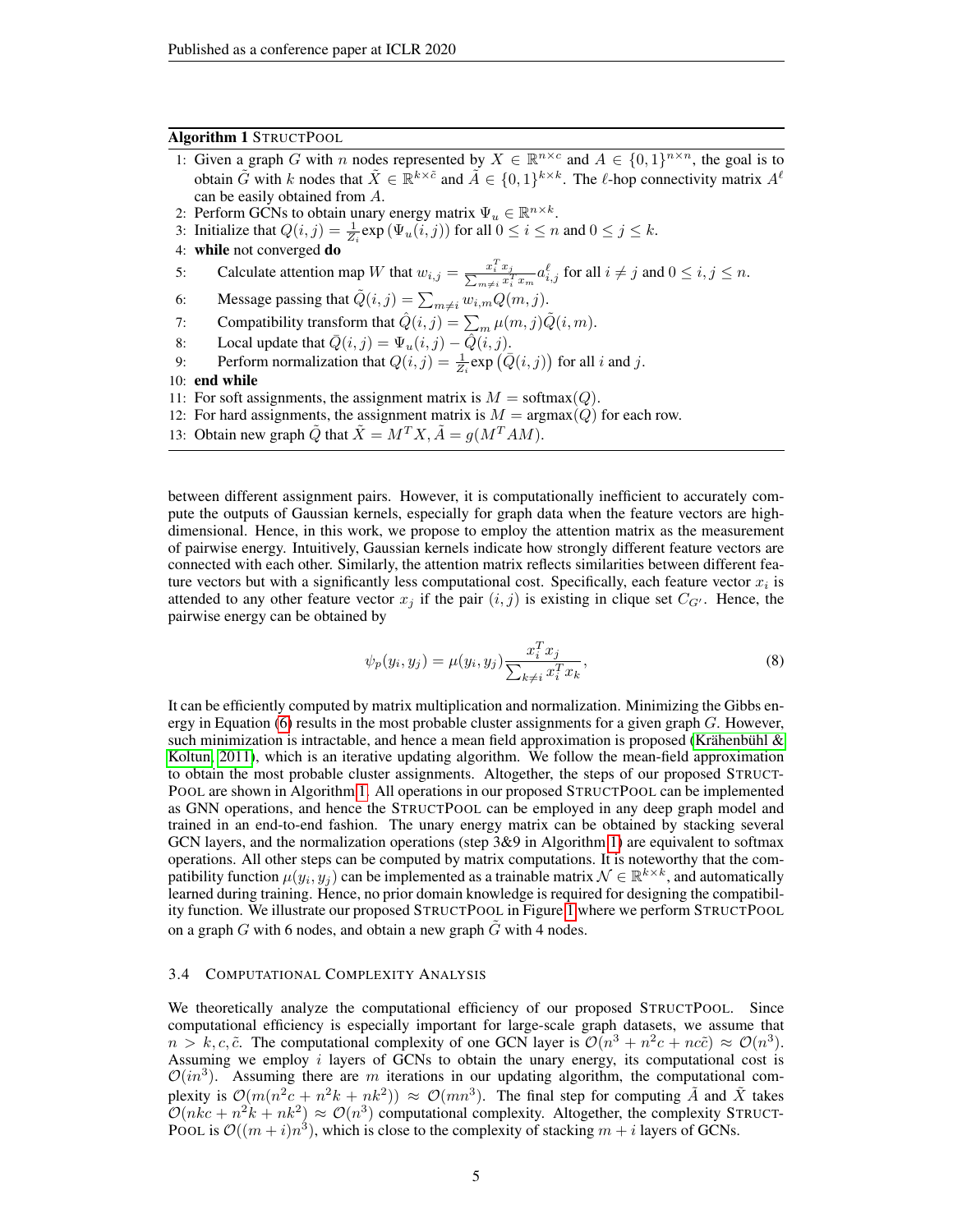| <b>Method</b>     |                |       |               | <b>Dataset</b>  |        |        |
|-------------------|----------------|-------|---------------|-----------------|--------|--------|
|                   | <b>ENZYMES</b> | D&D   | <b>COLLAB</b> | <b>PROTEINS</b> | IMDB-B | IMDB-M |
| GRAPHLET          | 41.03          | 74.85 | 64.66         | 72.91           |        |        |
| SHORTEST-PATH     | 42.32          | 78.86 | 59.10         | 76.43           |        |        |
| WL.               | 53.43          | 78.34 | 78.61         | 74.68           |        |        |
| <b>PATCHYSAN</b>  |                | 76.27 | 72.60         | 75.00           | 71.00  | 45.23  |
| <b>DCNN</b>       |                | 58.09 | 52.11         | 61.29           | 49.06  | 33.49  |
| <b>DGK</b>        |                |       | 73.09         | 71.68           | 66.96  | 44.55  |
| ECC               | 53.50          | 72.54 | 67.79         | 72.65           |        |        |
| <b>GRAPHSAGE</b>  | 54.25          | 75.42 | 68.25         | 70.48           |        | -      |
| SET2SET           | 60.15          | 78.12 | 71.75         | 74.29           |        |        |
| <b>DGCNN</b>      | 57.12          | 79.37 | 73.76         | 75.54           | 70.03  | 47.83  |
| <b>DIFFPOOL</b>   | 62.53          | 80.64 | 75.48         | 76.25           |        |        |
| <b>STRUCTPOOL</b> | 63.83          | 84.19 | 74.22         | 80.36           | 74.70  | 52.47  |

<span id="page-5-0"></span>

| Table 1: Classification results for six benchmark datasets. Note that none of these deep methods |
|--------------------------------------------------------------------------------------------------|
| can outperform the traditional method WL on COLLAB. We believe the reason is the graphs in       |
| COLLAB only have single-layer structures while deep models are too complex to capture them.      |

## <span id="page-5-1"></span>3.5 DEEP GRAPH NETWORKS FOR GRAPH CLASSIFICATION

In this section, we investigate graph classification tasks which require both good node-level and graph-level representations. For most state-of-the-art deep graph classification models, they share a similar pipeline that first produces node representations using GNNs, then performs pooling operations to obtain high-level representations, and finally employs fully-connected layers to perform classification. Note that the high-level representations can be either a vector or a group of  $k$  vectors. For a set of graphs with different node numbers, with a pre-defined  $k$ , our proposed STRUCTPOOL can produce  $k$  vectors for each graphs. Hence, our method can be easily generalized and coupled to any deep graph classification model. Specially, our model for graph classification is developed based on DGCNN [\(Zhang et al., 2018\)](#page-9-5). Given any input graph, our model first employs several layers of GCNs (Equation [\(2\)](#page-1-1)) to aggregate features from neighbors and learn representations for nodes. Next, we perform one STRUCTPOOL layer to obtain  $k$  vectors for each graph. Finally, 1D convolutional layers and fully-connected layers are used to classify the graph.

# 4 EXPERIMENTAL STUDIES

## 4.1 DATASETS AND EXPERIMENTAL SETTINGS

We evaluate our proposed STRUCTPOOL on eight benchmark datasets, including five bioinformatics protein datasets: ENZYMES, PTC, MUTAG, PROTEINS [\(Borgwardt et al., 2005\)](#page-8-12), D&D [\(Dobson](#page-8-13) [& Doig, 2003\)](#page-8-13), and three social network datasets: COLLAB [\(Yanardag & Vishwanathan, 2015b\)](#page-9-12), IMDB-B, IMDB-M [\(Yanardag & Vishwanathan, 2015a\)](#page-9-13). Most of them are relatively large-scale and hence suitable for evaluating deep graph models. We report the statistics and properties of them in Supplementary Table [6.](#page-10-0) Please see the Supplementary Section [A](#page-10-1) for experimental settings.

We compare our method with several state-of-the-art deep GNN methods. PATCHYSAN [\(Niepert](#page-9-14) [et al., 2016\)](#page-9-14) learns node representations and a canonical node ordering to perform classification. DCNN [\(Atwood & Towsley, 2016\)](#page-8-3) learns multi-scale substructure features by diffusion graph convolutions and performs global sum pooling. DGK [\(Yanardag & Vishwanathan, 2015a\)](#page-9-13) models latent representations for sub-structures in graphs, which is similar to learn word embeddings. ECC [\(Si](#page-9-4)[monovsky & Komodakis, 2017\)](#page-9-4) performs GCNs conditioning on both node features and edge information and uses global sum pooling before the final classifier. GRAPHSAGE [\(Hamilton et al.,](#page-8-8) [2017\)](#page-8-8) is an inductive framework which generates node embeddings by sampling and aggregating features from local neighbors, and it employs global mean pooling. SET2SET [\(Vinyals et al., 2015\)](#page-9-15) proposes an aggregation method to replace the global pooling operations in deep graph networks. DGCNN [\(Zhang et al., 2018\)](#page-9-5) proposes a pooling strategy named SORTPOOL which sorts all nodes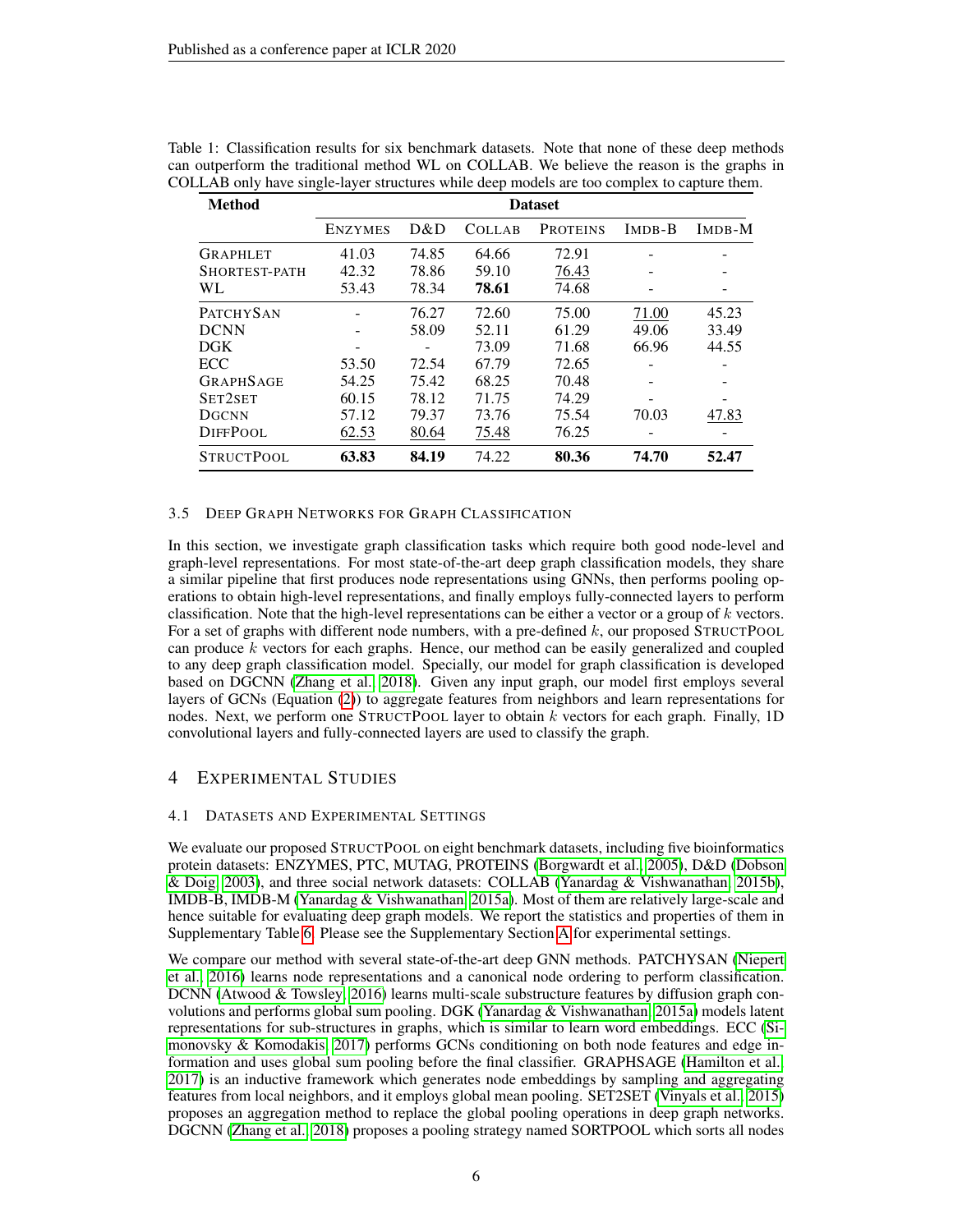| <b>Method</b> | <b>Dataset</b> |       |               |                 |               |        |  |
|---------------|----------------|-------|---------------|-----------------|---------------|--------|--|
|               | <b>ENZYMES</b> | D&D   | <b>COLLAB</b> | <b>PROTEINS</b> | <b>IMDB-B</b> | IMDB-M |  |
| Sum Pool      | 47.33          | 78.72 | 69.45         | 76.26           | 51.69         | 42.76  |  |
| SORTPOOL      | 52.83          | 80.60 | 73.92         | 76.83           | 70.00         | 46.26  |  |
| TOPK POOL     | 53.67          | 81.71 | 73.34         | 77.47           | 72.80         | 49.00  |  |
| DiffPool.     | 60.33          | 80.94 | 71.78         | 77.74           | 72.40         | 50.13  |  |
| SAGPOOL       | 64.17          | 81.03 | 73.28         | 78.82           | 73.40         | 51.13  |  |
| STRUCTPOOL    | 63.83          | 84.19 | 74.22         | 80.36           | 74.70         | 52.47  |  |

<span id="page-6-0"></span>Table 2: Comparisons between different pooling techniques under the same framework.

by learning and selects the first k nodes to form a new graph. DIFFPOOL [\(Ying et al., 2018\)](#page-9-6) is built based on GRAPHSAGE architecture but with their proposed differentiable pooling. Note that for most of these methods, pooling operations are employed to obtain graph-level representations before the final classifier. In addition, we compare our STRUCTPOOL with three graph kernels: Graphlet [\(Shervashidze et al., 2009\)](#page-9-16), Shortest-path [\(Borgwardt & Kriegel, 2005\)](#page-8-14), and Weisfeiler-Lehman subtree kernel (WL) [\(Weisfeiler & Lehman, 1968\)](#page-9-8).

## <span id="page-6-2"></span>4.2 CLASSIFICATION RESULTS

We evaluate our proposed method on six benchmark datasets and compare with several state-of-theart approaches. The results are reported in Table [1](#page-5-0) where the best results are shown in bold and the second best results are shown with underlines. For our STRUCTPOOL, we perform 10-fold cross validations and report the average accuracy for each dataset. The 10-fold splitting is the same as DGCNN. For all comparing methods, the results are taken from existing work [\(Ying et al., 2018;](#page-9-6) [Zhang et al., 2018\)](#page-9-5). We can observe that our STRUCTPOOL obtains the best performance on 5 out of 6 benchmark datasets. For these 5 datasets, the classification results of our method are significantly better than all comparing methods, including advanced models DGCNN and DIFFPOOL. Notably, our model outperforms the second-best performance by an average of 3.58% on these 5 datasets. In addition, the graph kernel method WL obtains the best performance on COLLAB dataset and none of these deep models can achieve similar performance. Our model can obtain competitive performance compared with the second best model. This is because many graphs in COLLAB only have simple structures and deep models may be too complex to capture them.

## <span id="page-6-3"></span>4.3 COMPARISONS OF DIFFERENT POOLING METHODS

To demonstrate the effectiveness of our proposed pooling technique, we compare different pooling techniques under the same network framework. Specifically, we compare our STRUCTPOOL with the global sum pool, SORTPOOL, TOPKPOOL, DIFFPOOL, and SAGPOOL. All pooling methods are employed in the network framework introduced in Section [3.5.](#page-5-1) In addition, the same 10-fold cross validations from DGCNN are used for all pooling methods. We report the results in Table [2](#page-6-0) and the best results are shown in bold. Obviously, our method achieves the best performance on five of six datasets, and significantly outperforms all comparing pooling techniques. For the dataset EN-ZYMES, our obtained result is competitive since SAGPOOL only slightly outperforms our proposed method by 0.34%. Such observations demonstrate the structural information in graphs is useful for graph pooling and the relationships between different nodes should be explicitly modeled.

## <span id="page-6-4"></span>4.4 STUDY OF COMPUTATIONAL COMPLEXITY

As mentioned in Section [3.4,](#page-4-1) our proposed STRUCTPOOL yields  $\mathcal{O}((m +$  $\overline{i}$ ) $n^3$ ) computational complexity. The complexity of DIFFPOOL is  $\mathcal{O}(jn^3)$  if we assume it employs  $j$  layers of GCNs to obtain the assignment matrix. In our experiments,  $i$  is usually set to 2 or 3 which

<span id="page-6-1"></span>Table 3: The prediction accuracy with different iteration number m.

| <b>Dataset</b>  | $m=1$ | $m=3$ | $m=5$ | $m=10$ |
|-----------------|-------|-------|-------|--------|
| <b>ENZYMES</b>  | 62.67 | 63.00 | 63.83 | 63.50  |
| D&D             | 82.82 | 83.08 | 83.59 | 84.19  |
| <b>PROTEINS</b> | 80.09 | 80.00 | 80.18 | 80.18  |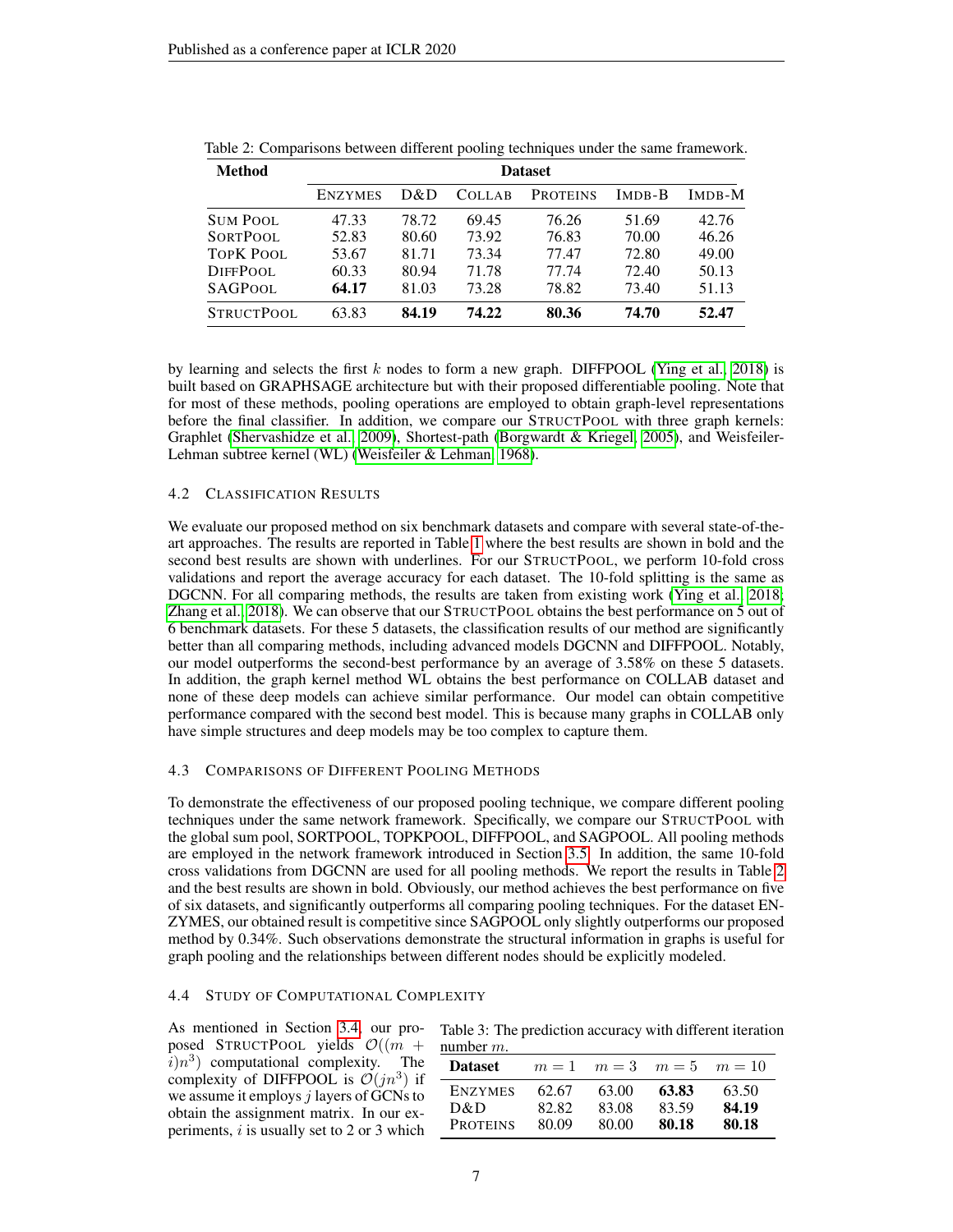is much smaller than  $n$ . We conduct experiments to show how different iteration number  $m$  affects the prediction accuracy and the results are reported in Table [3.](#page-6-1) Note that we employ the dense CRF form for all different  $m$ . We can observe that the performance generally increases with  $m$  increasing, especially for large-scale dataset D&D. We also observe  $m = 5$  is a good trade-off between time complexity and prediction performance. Notably, our method can even outperform other approaches when  $m = 1$ . Furthermore, we evaluate the running time of our STRUCTPOOL and compare it with DIFFPOOL. For 500 graphs from large-scale dataset D&D, we set  $i = j = 3$  and show the averaging time cost to perform pooling for each graph. The time cost for DIFFPOOL is 0.042 second, while our STRUCTPOOL takes 0.049 second, 0.053 second and 0.058 second for  $m = 1$ ,  $m = 3$ ,  $m = 5$  respectively. Even though our STRUCTPOOL has a relatively higher computational cost, it is still reasonable and acceptable given its superior performance.

#### <span id="page-7-2"></span>4.5 EFFECTS OF TOPOLOGY INFORMATION

Next, we conduct experiments to show how the topology information  $A^{\ell}$  affects the prediction performance. We evaluate our STRUCTPOOL with different  $\ell$ values and report the results in Ta-ble [4.](#page-7-0) Note that when  $\ell$  is large

<span id="page-7-0"></span>Table 4: The prediction accuracy using different  $A^{\ell}$  in STRUCTPOOL.

| Dataset         |       |       |       | $\ell = 1$ $\ell = 5$ $\ell = 10$ $\ell = 15$ DENSE |       |
|-----------------|-------|-------|-------|-----------------------------------------------------|-------|
| IMDB-B          | 74.60 | 74.40 | 74.30 | 74.70                                               | 74.70 |
| IMDB-M          | 51.53 | 51.67 | 52.00 | 51.96                                               | 52.47 |
| <b>PROTEINS</b> | 79.73 | 79.61 | 79.83 | 80.36                                               | 80.18 |

enough, our STRUCTPOOL considers all pairwise relationships between all nodes, and it is equivalent to the dense CRF. For the datasets IMDB-M and PROTEINS, we can observe that the prediction accuracies are generally increasing with the increasing of  $\ell$ . With the increasing of  $\ell$ , more pairwise relationships are considered by the model, and hence it is reasonable to obtain better performance. In addition, for the dataset IMDB-B, the results remain similar with different  $\ell$ , and even  $\ell = 1$ yields competitive performance with dense CRF. It is possible that 1-hop pairwise relationships are enough to learn good embeddings for such graph types. Overall, dense CRF consistently produces promising results and is a proper choice in practice.

#### <span id="page-7-3"></span>4.6 GRAPH ISOMORPHISM NETWORKS WITH STRUCTPOOL

<span id="page-7-1"></span>

| Recently, Graph Isomor-                                  |                            |                |                |                | Table 5: Comparisons with Graph Isomorphism Networks. |                |
|----------------------------------------------------------|----------------------------|----------------|----------------|----------------|-------------------------------------------------------|----------------|
| phism Networks (GINs)<br>are proposed and shown          |                            |                |                |                | Dataset PTC IMDB-B MUTAG COLLAB IMDB-M                |                |
| to be more powerful than<br>traditional GNNs (Xu et al., | <b>GINS</b><br><b>OURS</b> | 64.60<br>73.46 | 75.10<br>78.50 | 89.40<br>93.59 | 80.20<br>84.06                                        | 52.30<br>54.60 |
| 2019). To demonstrate the                                |                            |                |                |                |                                                       |                |

effectiveness of our STRUCTPOOL and show its generalizability, we build models based on GINs and evaluate their performance. Specifically, we employ GINs to learn node representations and perform one layer of the dense form of our STRUCTPOOL, followed by 1D convolutional layers and fully-connected layers as the classifier. The results are reported in the Table [5,](#page-7-1) where we employ the same 10-fold splitting as GINs [\(Xu et al., 2019\)](#page-9-7) and the GIN results are taken from its released results. These five datasets include both bioinformatic data and social media data, and both small-scale data and large-scale data. Obviously, incorporating our proposed STRUCTPOOL in GINs consistently and significantly improves the prediction performance. It leads to an average of 4.52% prediction accuracy improvement, which is promising.

## 5 CONCLUSIONS

Graph pooling is an appealing way to learn good graph-level representations, and several advaned pooling techiques are proposed. However, none of existing graph pooling techniques explicitly considers the relationship between different nodes. We propose a novel graph pooling technique, known as STRUCTPOOL, which is developed based on the conditional random fields. We consider the graph pooling as a node clustering problem and employ the CRF to build relationships between the assignments of different nodes. In addition, we generalize our method by incorporating the graph topological information so that our method can control the pairwise clique set in our CRFs. Finally,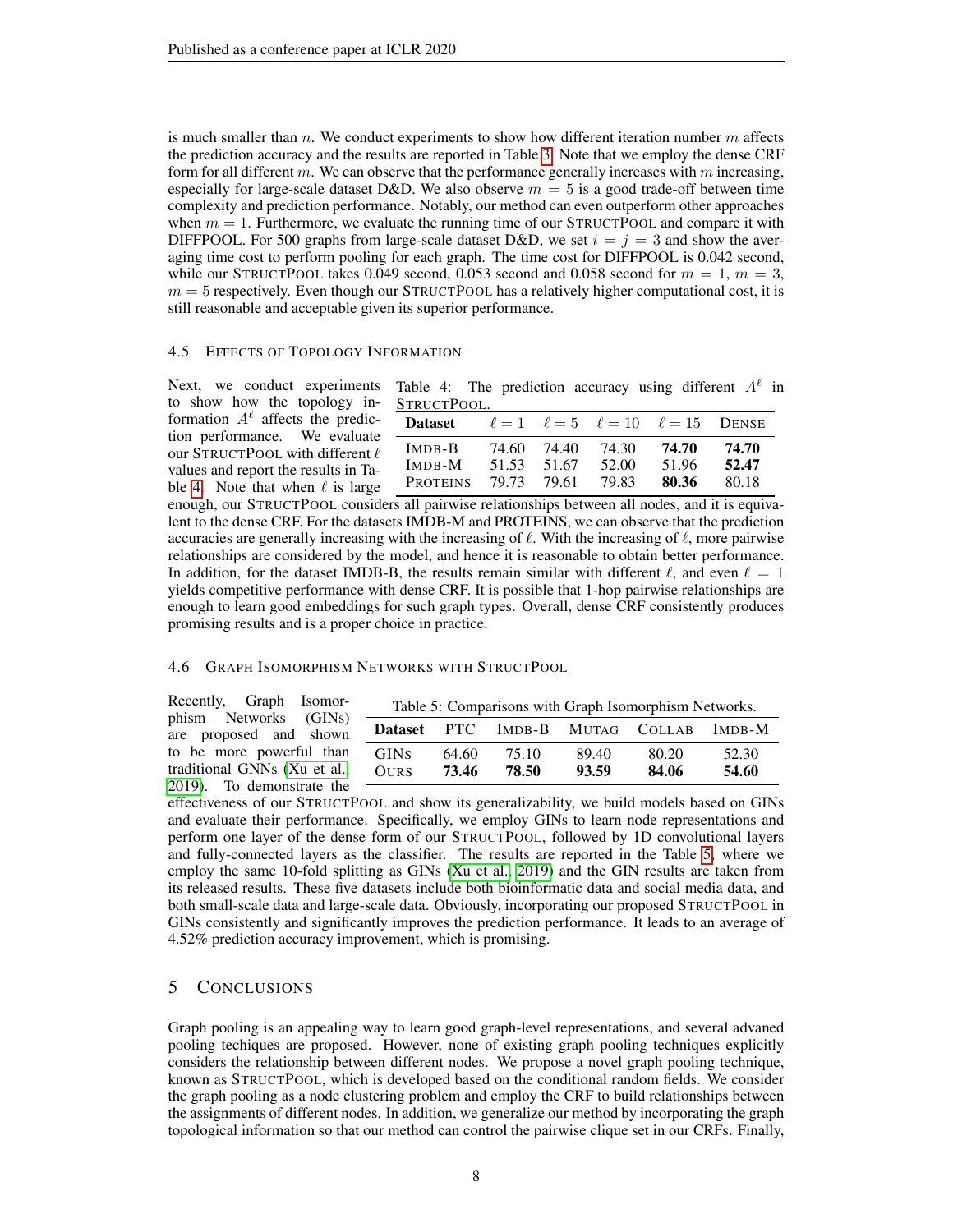we evaluate our proposed STRUCTPOOL on several benchmark datasets and our method can achieve new state-of-the-art results on five out of six datasets.

## ACKNOWLEDGEMENT

This work was supported in part by National Science Foundation grants DBI-1661289 and IIS-1908198.

#### **REFERENCES**

- <span id="page-8-3"></span>James Atwood and Don Towsley. Diffusion-convolutional neural networks. In *Advances in Neural Information Processing Systems*, pp. 1993–2001, 2016.
- <span id="page-8-14"></span>Karsten M Borgwardt and Hans-Peter Kriegel. Shortest-path kernels on graphs. In *Fifth IEEE international conference on data mining (ICDM'05)*, pp. 8–pp. IEEE, 2005.
- <span id="page-8-12"></span>Karsten M Borgwardt, Cheng Soon Ong, Stefan Schönauer, SVN Vishwanathan, Alex J Smola, and Hans-Peter Kriegel. Protein function prediction via graph kernels. *Bioinformatics*, 21(suppl\_1): i47–i56, 2005.
- <span id="page-8-2"></span>Lei Cai and Shuiwang Ji. A multi-scale approach for graph link prediction. In *Thirty-Fourth AAAI Conference on Artificial Intelligence*, 2020.
- <span id="page-8-13"></span>Paul D Dobson and Andrew J Doig. Distinguishing enzyme structures from non-enzymes without alignments. *Journal of molecular biology*, 330(4):771–783, 2003.
- <span id="page-8-10"></span>Hongchang Gao, Jian Pei, and Heng Huang. Conditional random field enhanced graph convolutional neural networks. In *Proceedings of the 25th ACM SIGKDD International Conference on Knowledge Discovery & Data Mining*, pp. 276–284. ACM, 2019.
- <span id="page-8-4"></span>Hongyang Gao and Shuiwang Ji. Graph u-nets. In *International Conference on Machine Learning*, pp. 2083–2092, 2019a.
- <span id="page-8-0"></span>Hongyang Gao and Shuiwang Ji. Graph representation learning via hard and channel-wise attention networks. In *Proceedings of the 25th ACM SIGKDD International Conference on Knowledge Discovery & Data Mining*, pp. 741–749, 2019b.
- <span id="page-8-1"></span>Hongyang Gao, Zhengyang Wang, and Shuiwang Ji. Large-scale learnable graph convolutional networks. In *Proceedings of the 24th ACM SIGKDD International Conference on Knowledge Discovery & Data Mining*, pp. 1416–1424, 2018.
- <span id="page-8-7"></span>Justin Gilmer, Samuel S Schoenholz, Patrick F Riley, Oriol Vinyals, and George E Dahl. Neural message passing for quantum chemistry. In *Proceedings of the 34th International Conference on Machine Learning-Volume 70*, pp. 1263–1272. JMLR. org, 2017.
- <span id="page-8-8"></span>Will Hamilton, Zhitao Ying, and Jure Leskovec. Inductive representation learning on large graphs. In *Advances in Neural Information Processing Systems*, pp. 1024–1034, 2017.
- <span id="page-8-15"></span>Diederik P Kingma and Jimmy Ba. Adam: A method for stochastic optimization. In *Proceedings of the 3rd International Conference on Learning Representations*, 2014.
- <span id="page-8-9"></span>Thomas N Kipf and Max Welling. Semi-supervised classification with graph convolutional networks. In *Proceedings of the International Conference on Learning Representations*, 2017.
- <span id="page-8-11"></span>Philipp Krähenbühl and Vladlen Koltun. Efficient inference in fully connected crfs with gaussian edge potentials. In *Advances in neural information processing systems*, pp. 109–117, 2011.
- <span id="page-8-6"></span>John Lafferty, Andrew McCallum, and Fernando CN Pereira. Conditional random fields: Probabilistic models for segmenting and labeling sequence data. In *International conference on machine learning*, pp. 282–289, 2001.
- <span id="page-8-5"></span>Junhyun Lee, Inyeop Lee, and Jaewoo Kang. Self-attention graph pooling. In *International Conference on Machine Learning*, pp. 3734–3743, 2019.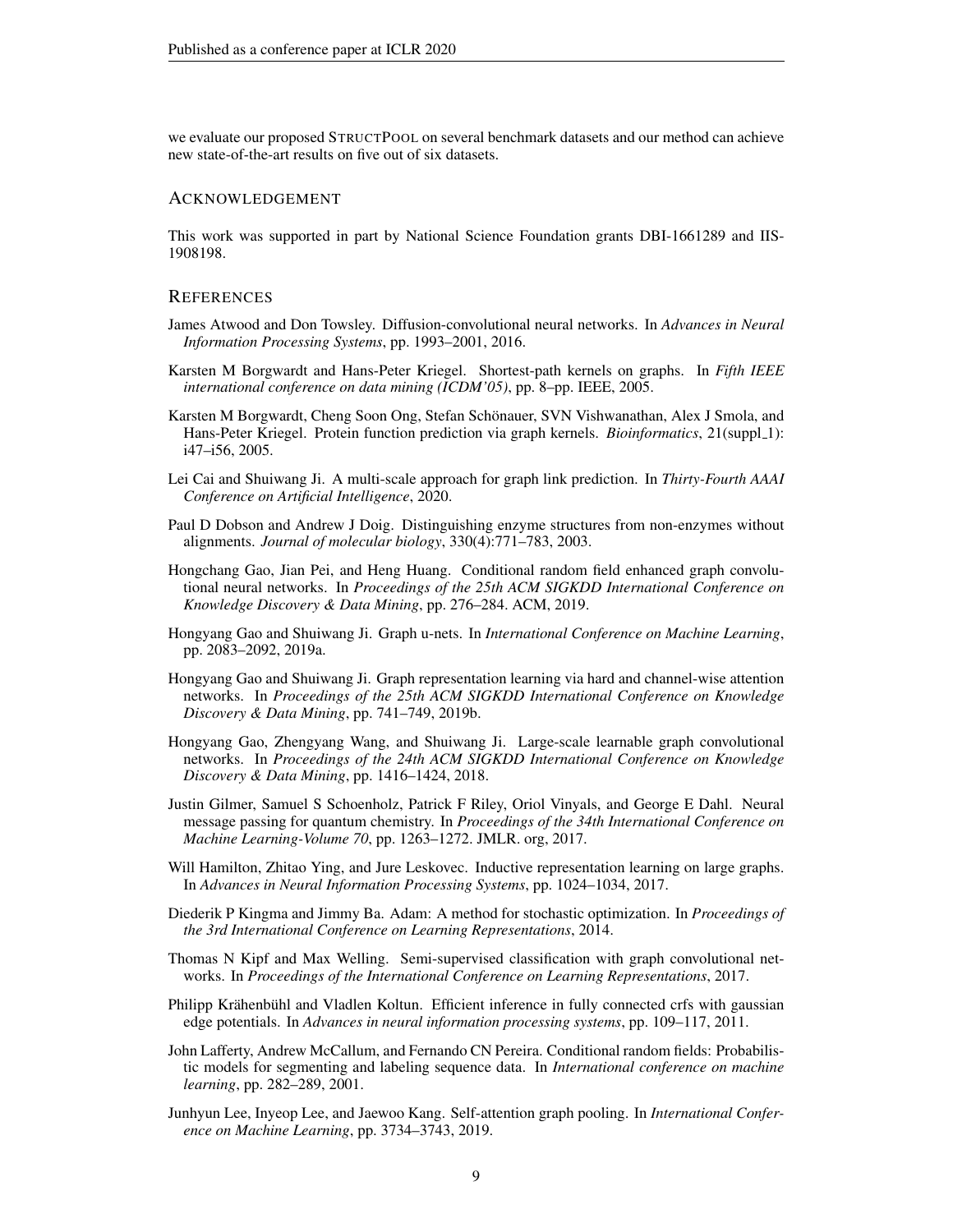- <span id="page-9-10"></span>Tengfei Ma, Cao Xiao, Junyuan Shang, and Jimeng Sun. CGNF: Conditional graph neural fields, 2019. URL <https://openreview.net/forum?id=ryxMX2R9YQ>.
- <span id="page-9-14"></span>Mathias Niepert, Mohamed Ahmed, and Konstantin Kutzkov. Learning convolutional neural networks for graphs. In *International conference on machine learning*, pp. 2014–2023, 2016.
- <span id="page-9-17"></span>Adam Paszke, Sam Gross, Soumith Chintala, Gregory Chanan, Edward Yang, Zachary DeVito, Zeming Lin, Alban Desmaison, Luca Antiga, and Adam Lerer. Automatic differentiation in pytorch. In *Proceedings of the International Conference on Learning Representations*, 2017.
- <span id="page-9-9"></span>Meng Qu, Yoshua Bengio, and Jian Tang. GMNN: Graph Markov neural networks. In Kamalika Chaudhuri and Ruslan Salakhutdinov (eds.), *Proceedings of the 36th International Conference on Machine Learning*, volume 97 of *Proceedings of Machine Learning Research*, pp. 5241–5250, Long Beach, California, USA, 09–15 Jun 2019. PMLR.
- <span id="page-9-16"></span>Nino Shervashidze, SVN Vishwanathan, Tobias Petri, Kurt Mehlhorn, and Karsten Borgwardt. Efficient graphlet kernels for large graph comparison. In *Artificial Intelligence and Statistics*, pp. 488–495, 2009.
- <span id="page-9-4"></span>Martin Simonovsky and Nikos Komodakis. Dynamic edge-conditioned filters in convolutional neural networks on graphs. In *Proceedings of the IEEE conference on computer vision and pattern recognition*, pp. 3693–3702, 2017.
- <span id="page-9-3"></span>Jost Tobias Springenberg, Alexey Dosovitskiy, Thomas Brox, and Martin Riedmiller. Striving for simplicity: The all convolutional net. In *Proceedings of the International Conference on Learning Representations*, 2014.
- <span id="page-9-0"></span>Petar Veličković, Guillem Cucurull, Arantxa Casanova, Adriana Romero, Pietro Liò, and Yoshua Bengio. Graph attention networks. In *International Conference on Learning Representations*, 2018. URL <https://openreview.net/forum?id=rJXMpikCZ>.
- <span id="page-9-15"></span>Oriol Vinyals, Samy Bengio, and Manjunath Kudlur. Order matters: Sequence to sequence for sets. In *International Conference on Learning Representations*, 2015.
- <span id="page-9-8"></span>Boris Weisfeiler and Andrei A Lehman. A reduction of a graph to a canonical form and an algebra arising during this reduction. *Nauchno-Technicheskaya Informatsia*, 2(9):12–16, 1968.
- <span id="page-9-7"></span>Keyulu Xu, Weihua Hu, Jure Leskovec, and Stefanie Jegelka. How powerful are graph neural networks? In *International Conference on Learning Representations*, 2019. URL [https:](https://openreview.net/forum?id=ryGs6iA5Km) [//openreview.net/forum?id=ryGs6iA5Km](https://openreview.net/forum?id=ryGs6iA5Km).
- <span id="page-9-13"></span>Pinar Yanardag and SVN Vishwanathan. Deep graph kernels. In *Proceedings of the 21th ACM SIGKDD International Conference on Knowledge Discovery and Data Mining*, pp. 1365–1374. ACM, 2015a.
- <span id="page-9-12"></span>Pinar Yanardag and SVN Vishwanathan. A structural smoothing framework for robust graph comparison. In *Advances in neural information processing systems*, pp. 2134–2142, 2015b.
- <span id="page-9-6"></span>Zhitao Ying, Jiaxuan You, Christopher Morris, Xiang Ren, Will Hamilton, and Jure Leskovec. Hierarchical graph representation learning with differentiable pooling. In *Advances in Neural Information Processing Systems*, pp. 4800–4810, 2018.
- <span id="page-9-2"></span>Fisher Yu and Vladlen Koltun. Multi-scale context aggregation by dilated convolutions. In *Proceedings of the International Conference on Learning Representations*, 2016.
- <span id="page-9-1"></span>Muhan Zhang and Yixin Chen. Link prediction based on graph neural networks. In *Advances in Neural Information Processing Systems*, pp. 5165–5175, 2018.
- <span id="page-9-5"></span>Muhan Zhang, Zhicheng Cui, Marion Neumann, and Yixin Chen. An end-to-end deep learning architecture for graph classification. In *AAAI*, pp. 4438–4445, 2018.
- <span id="page-9-11"></span>Shuai Zheng, Sadeep Jayasumana, Bernardino Romera-Paredes, Vibhav Vineet, Zhizhong Su, Dalong Du, Chang Huang, and Philip HS Torr. Conditional random fields as recurrent neural networks. In *Proceedings of the IEEE international conference on computer vision*, pp. 1529–1537, 2015.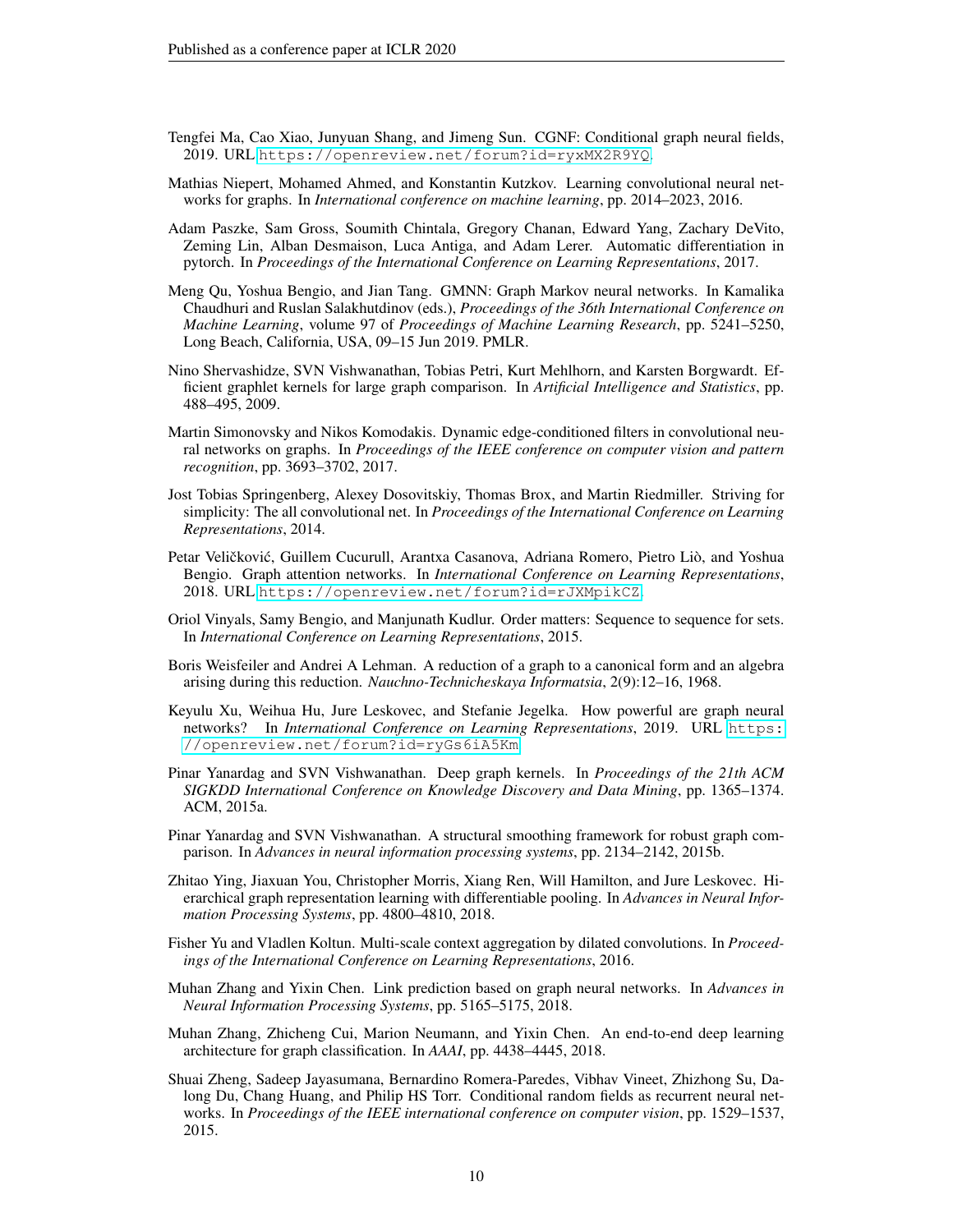# <span id="page-10-1"></span>A APPENDIX

### <span id="page-10-0"></span>A.1 DATASETS AND EXPERIMENTAL SETTINGS

|                    | <b>Dataset</b> |        |               |                 |  |  |
|--------------------|----------------|--------|---------------|-----------------|--|--|
|                    | <b>ENZYMES</b> | D&D    | <b>COLLAB</b> | <b>PROTEINS</b> |  |  |
| $#$ of Edges (avg) | 124.20         | 1431.3 | 2457.78       | 72.82           |  |  |
| # of Nodes (avg)   | 32.63          | 284.32 | 74.49         | 39.06           |  |  |
| # of Graphs        | 600            | 1178   | 5000          | 1113            |  |  |
| # of Classes       | 6              | 2      | 3             | 2               |  |  |
|                    | <b>Dataset</b> |        |               |                 |  |  |
|                    | <b>IMDB-B</b>  | IMDB-M | <b>PTC</b>    | <b>MUTAG</b>    |  |  |
| $#$ of Edges (avg) | 96.53          | 65.94  | 14.69         | 19.79           |  |  |
| # of Nodes (avg)   | 19.77          | 13.00  | 14.30         | 17.93           |  |  |
| # of Graphs        | 1000           | 1500   | 344           | 188             |  |  |
| # of Classes       | 2              | 3      | 2             | $\mathfrak{D}$  |  |  |

Table 6: Statistics and properties of eight benchmark datasets.

We report the statistics and properties of eight benchmark datasets in Supplementary Table [6.](#page-10-0) For our STRUCTPOOL, we implement our models using Pytorch [\(Paszke et al., 2017\)](#page-9-17) and conduct experiments on one GeForce GTX 1080 Ti GPU. The model is trained using Stochastic gradient descent (SGD) with the ADAM optimizer [\(Kingma & Ba, 2014\)](#page-8-15). For the models built on DGCNN [\(Zhang](#page-9-5) [et al., 2018\)](#page-9-5) in Section [4.2,](#page-6-2) [4.3,](#page-6-3) [4.4,](#page-6-4) [4.5,](#page-7-2) we employ GCNs to obtain the node features and the unary energy matrix. All experiments in these sections perform 10-fold cross validations and we report the averaging results. The 10-fold splitting is exactly the same as DGCNN [\(Zhang et al., 2018\)](#page-9-5). For the non-linear function, we employ tanh for GCNs and relu for 1D convolution layers. For the models built on GINs in Section [4.6,](#page-7-3) we employ GINs to learn node features and unary energy. Here the 10 fold splitting is exactly the same as GINs. We employ relu for all layers as the non-linear function. For all models, 1D convolutional layers and fully-connected layers are used after our STRUCTPOOL. Hard clustering assignments are employed in all experiments.

## <span id="page-10-2"></span>A.2 EFFECTS OF PAIRWISE ENERGY

|                                | Table 7: Comparison with the baseline which excludes pairwise energy. |                |                |                            |                |                |  |
|--------------------------------|-----------------------------------------------------------------------|----------------|----------------|----------------------------|----------------|----------------|--|
| <b>Dataset</b>                 | <b>ENZYMES</b>                                                        |                |                | D&D COLLAB PROTEINS IMDB-B |                | IMDB-M         |  |
| <b>BASELINE</b><br><b>OURS</b> | 60.83<br>63.83                                                        | 81.30<br>84.19 | 70.58<br>74.22 | 78.18<br>80.36             | 72.40<br>74.70 | 50.13<br>52.47 |  |

Table 7: Comparison with the baseline which excludes pairwise energy.

We conduct experiments to show the importance of the pairwise energy. If the pairwise energy is removed, the relations between different node assignments are not explicitly considered. Then the method is similar to the DIFFPOOL. We compare our method with such a baseline that removes the pairwise energy. Experimental results are reported in Table [7.](#page-10-2) The network framework is the same as introduced in Section [3.5](#page-5-1) and the same 10-fold cross validations from DGCNN are used. Obviously, our proposed method consistently and significantly outperforms the baseline which excludes pairwise energy. It indicates the importance and effectiveness of incorporating pairwise energy and considering high-order relationships between different node assignments.

## <span id="page-10-3"></span>A.3 STUDY OF HIERARCHICAL NETWORK STRUCTURE

To demonstrate how the network depth and multiple pooling layers affects the prediction performance, we conduct experiments to evaluate different hierarchical network structures. We first define a network block contains two GCN layers and one STRUCTPOOL layer. Then we compare three